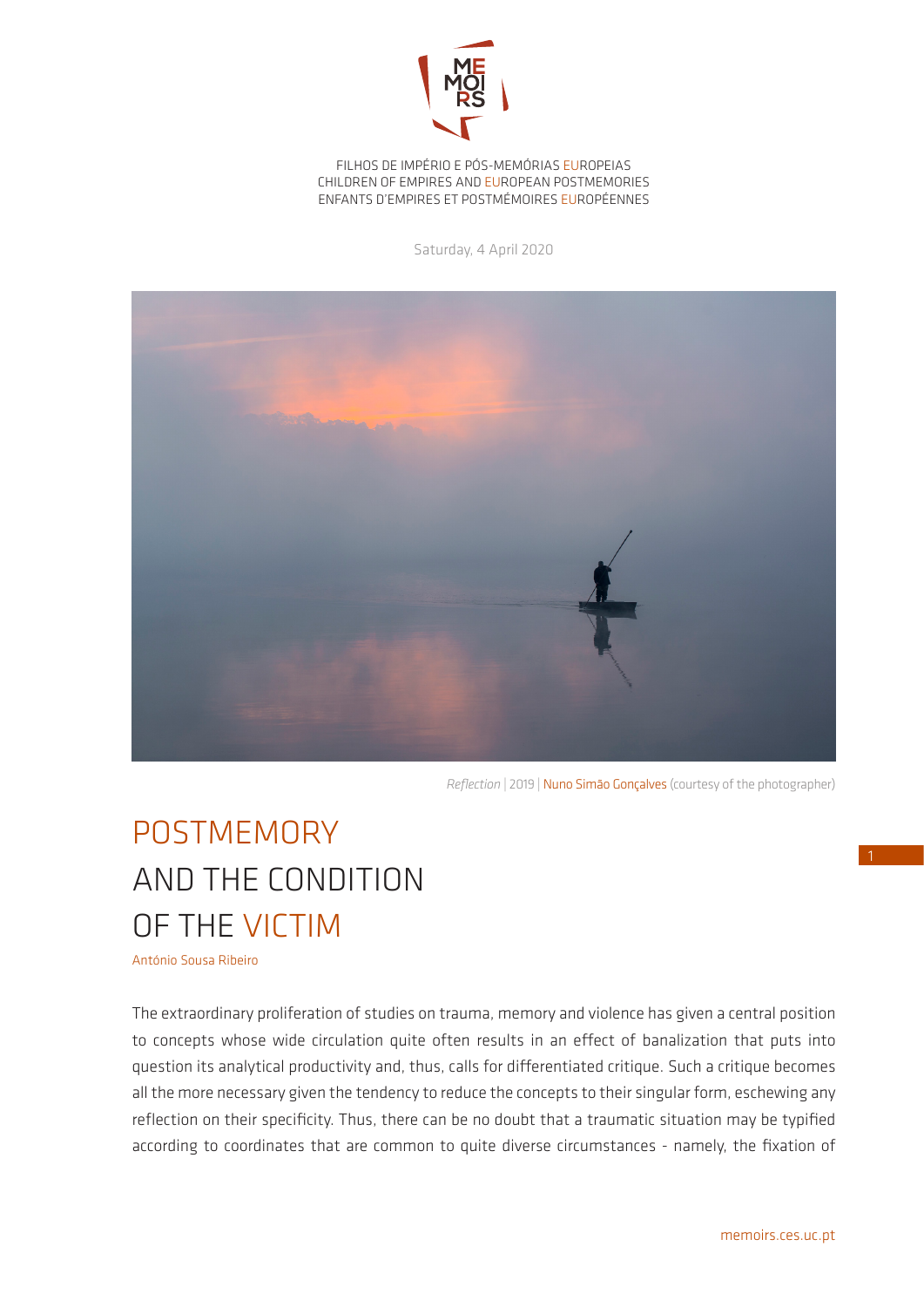

memory in a particularly violent moment of the past which recurs in a sort of cyclic present, radically disturbing the coherence of any notion of personal identity. But, to provide some drastic examples, to survive a car crash is not the same thing as having been a victim of domestic violence. And both these situations belong, undoubtedly to a qualitative level quite different e.g. from being a survivor of Auschwitz. Which is to say that the contextualization of trauma is an indispensable component of any analytic stance.

The concept of victim has been the object of an analogous generalization as well and needs to be researched with a special attention to context in each particular case. It is a concept that is plunged into a fundamental paradox. If it is true, as Simone Weil writes in her essay on "The Ilyad as a Poem of Force", that a universal characteristic of any violent act lies in the tendential reduction of the person upon whom it is committed to the status of an object, the concept of victim itself is coterminous to such a process of reification. By claiming the status of a victim - as a claim to the recognition of the suffering endured, as an accusation and bringing to responsibility of those who have inflicted this suffering, and as a claim for compensation, namely of a financial nature, that may amount to some degree of retribution - that reification is being perpetuated and, from this point of view, victory is conceded to the aggressor. This is why, concomitantly to that revindication, there has to be the affirmation of the status of a subject, the retrieval of negated identity and the construction of a possibility of future beyond trauma. This confers a particular importance to the gesture of testimony, as a gesture of authorship that, through the projection onto the level of discourse, frees the victim from the silence which reifies him or her.

At the level of research on postmemory, the concept of the victim calls for specific reflection and contextualization. Postmemory does not simply mean simply taking on the memory of a preceding generation, the ambiguous prefix "post" in no way having the meaning of a mere temporal sequence and, even less, of a gesture of identification. On the contrary, the notion of a gap, the existence of an interval, not just in time, but also at the level of the identity assumed and the position taken towards the past is inherent to the concept of postmemory. The construction of postmemory implies a gesture of construction of knowledge - its initial drive is, almost always, the need to interrogate the silence of the previous generation, to understand all the enigmas that have been accumulating within a frequently disfunctional family relation. That drive arises from a diffuse conscience which is analogous to the condition of the victim, the object of an obscure process whose contours need to be known. The situation becomes more complex when the perception that the previous generation was a victim of violence and suffered traumatic experiences goes hand in hand with the suspicion that the condition as a victim is inseparable from the condition as a perpetrator, which may put strongly in question any